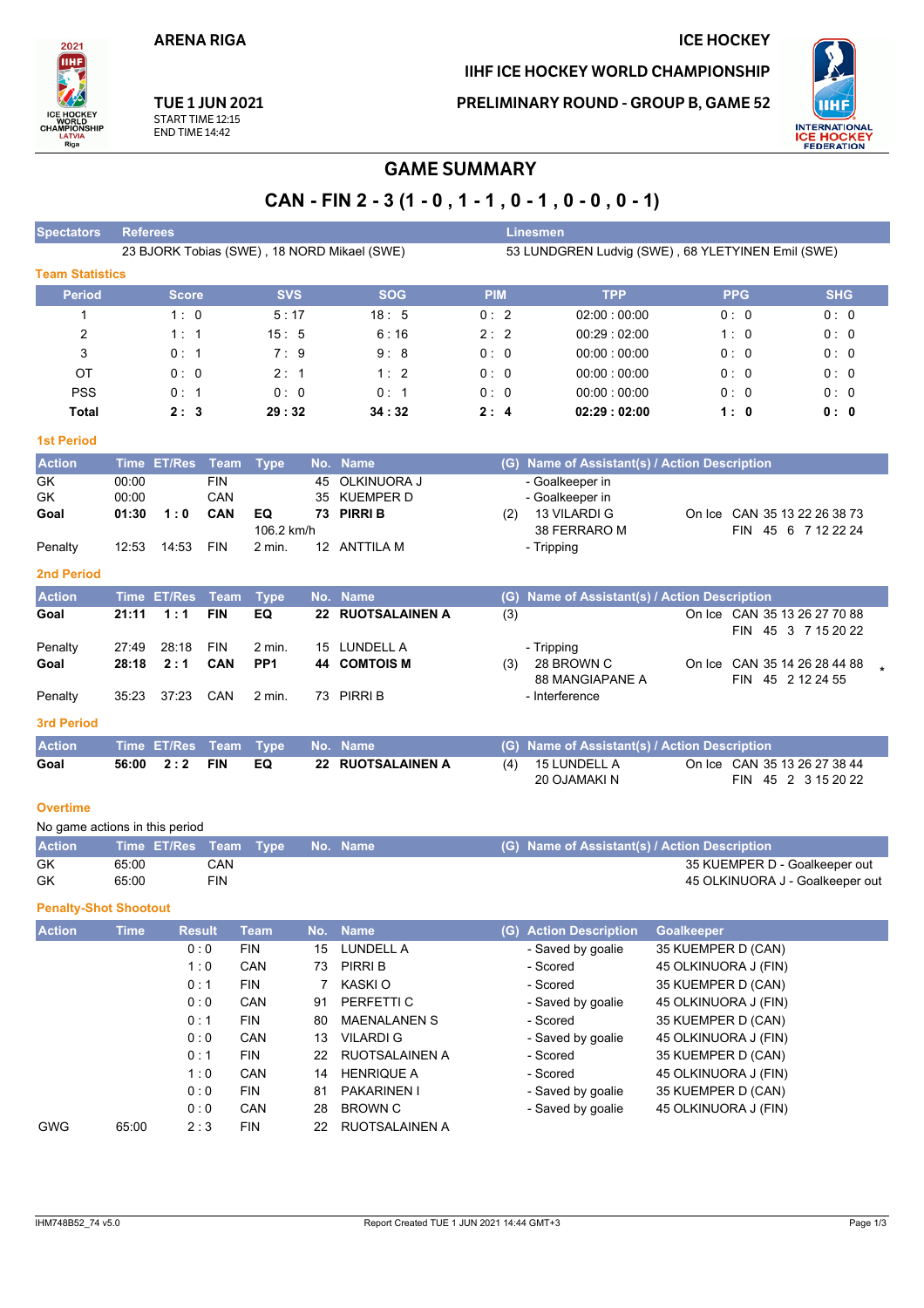### **ICE HOCKEY**

IIHF ICE HOCKEY WORLD CHAMPIONSHIP **PRELIMINARY ROUND - GROUP B, GAME 52** 

**UHF** INTERNATIONAL<br>**ICE HOCKEY**<br>FEDERATION



## **TUE 1 JUN 2021** START TIME 12:15<br>END TIME 14:42

### **Goalkeeper Records**

### Team: CAN - Canada

| No. Name         | <b>SOG</b> | <b>SVS</b> | MIP'  | No. Name           | SOG. | <b>SVS</b> | <b>MIP</b> |
|------------------|------------|------------|-------|--------------------|------|------------|------------|
| 35 KUEMPER Darcy | 31         | 29         | 65:00 | 45 OLKINUORA Jussi | 34   | 32         | 65:00      |
| 33 HILL Adin     |            |            |       | 29 SATERI Harri    |      |            |            |

Team: FIN - Finland

### **Game Statistics**

|              |       | Team : CAN (Red)           |          |          |              |                   |              |                |                   |         |                |                |                      |              |                |          |                |                      |                |           |              |    |                |
|--------------|-------|----------------------------|----------|----------|--------------|-------------------|--------------|----------------|-------------------|---------|----------------|----------------|----------------------|--------------|----------------|----------|----------------|----------------------|----------------|-----------|--------------|----|----------------|
|              |       | Head Coach: GALLANT Gerard |          |          |              |                   |              |                |                   |         |                |                | <b>Shots on Goal</b> |              |                |          | Time on Ice    |                      |                |           |              |    |                |
|              |       | No. Pos. Name              | G.       | A        | P            |                   |              |                | PIM FO+ FO- FO+/- | FO%     |                |                |                      | 3 OT TS      |                | $+/-$    |                | $\overline{2}$       | 3              | <b>OT</b> | <b>TOT</b>   |    | <b>SHF AVG</b> |
| 14 F         |       | HENRIQUE Adam +C           | 0        | $\Omega$ | $\Omega$     | $\mathbf{0}$      | 11           | 7              | 4                 | 61.11   |                | 0              |                      | $\Omega$     | $\overline{2}$ | $\Omega$ |                | 5:17 6:34 5:49       |                | 1:24      | 19:04        | 28 | 0:40           |
| 26 D         |       | <b>WALKER Sean</b>         | 0        | 0        | $\Omega$     | $\Omega$          | $\Omega$     | $\Omega$       | 0                 | 0.00    | 0              | 0              | $\Omega$             | $\Omega$     | $\Omega$       | $-1$     |                | 7:08 9:13 8:26       |                | 1:34      | 26:21        | 31 | 0:51           |
| 28 F         |       | BROWN Connor +A            | 0        |          |              | 0                 | $\mathbf{0}$ | 0              | 0                 | 0.00    | 3              | $\mathbf{0}$   | $\mathbf{0}$         | 0            | 3              | 0        |                | 5:36 7:12 6:33       |                |           | 1:44 21:05   | 28 | 0:45           |
| 38 D         |       | <b>FERRARO Mario</b>       | 0        |          |              | $\Omega$          | 0            | 0              | 0                 | 0.00    | 0              | 0              | $\Omega$             | $\Omega$     | $\Omega$       | 0        |                | 7:33 8:21 8:31       |                |           | 0:59 25:24   | 29 | 0:52           |
| 88 F         |       | <b>MANGIAPANE Andrew</b>   | 0        |          |              | $\Omega$          | $\Omega$     | $\Omega$       | 0                 | 0.00    | $\overline{2}$ | $\overline{2}$ | $\Omega$             | $\Omega$     | 4              | $-1$     |                |                      | 5:43 5:25 6:24 |           | 1:30 19:02   | 27 | 0:42           |
| 13 F         |       | <b>VILARDI Gabriel</b>     | 0        |          | 1            | 0                 | 8            | 7              | 1                 | 53.33   | 0              | 0              |                      | 0            |                | -1       | 6:16 3:05 6:22 |                      |                |           | 0:00 15:43   | 18 | 0:52           |
| 25 D         |       | POWER Owen                 | 0        | 0        | $\Omega$     | 0                 | 0            | 0              | 0                 | 0.00    | 0              | 0              |                      | $\Omega$     |                | $\Omega$ |                | 7:21 5:22 7:46       |                | 1:40      | 22:09        | 27 | 0:49           |
| 27 F         |       | <b>BUNTING Michael</b>     | 0        | 0        | $\Omega$     | 0                 | $\Omega$     | 0              | 0                 | 0.00    | 2              | $\mathbf{0}$   | 3                    | 1            | 6              | $-2$     |                | 5:46 2:45 6:59       |                |           | 1.49 17:19   | 19 | 0:54           |
| 44 F         |       | <b>COMTOIS Maxime</b>      |          | 0        |              | 0                 | $\mathbf{0}$ | 0              | 0                 | 0.00    | 2              |                | 0                    | 0            | 3              | -1       |                | 5:28 3:49 5:43       |                | 0:49      | 15:49        | 20 | 0:47           |
| 70 D         |       | STECHER Troy +A            | 0        | 0        | $\Omega$     | $\Omega$          | $\Omega$     | 0              | 0                 | 0.00    | 2              |                |                      | <sup>0</sup> | 4              | $-1$     |                | 6:48 7:29 9:09       |                |           | 0:41 24:07   | 31 | 0:46           |
| 5 D          |       | BERNARD-DOCKER Jacob       | $\Omega$ | 0        | $\Omega$     | 0                 | 0            | 0              | 0                 | 0.00    | 0              | 0              | $\Omega$             | 0            | 0              | $\Omega$ |                | 4:02 4:18 1:56       |                |           | $0:00$ 10:16 | 15 | 0:41           |
| 21 F         |       | <b>PAUL Nick</b>           | 0        | $\Omega$ | $\Omega$     | $\Omega$          | 8            | $\overline{7}$ | 1                 | 53.33   |                | 1              | 0                    | 0            | 2              | 0        |                | 3:37 6:31 5:13       |                | 1:37      | 16:58        | 20 | 0:50           |
| 22 F         |       | <b>HAGEL Brandon</b>       | 0        | 0        | $\Omega$     | $\Omega$          | $\mathbf{0}$ | 0              | 0                 | 0.00    |                | $\mathbf{0}$   |                      | $\Omega$     | 2              | $+1$     |                | 5:18 5:48 5:17       |                |           | $0:00$ 16:23 | 18 | 0:54           |
| 73 F         |       | PIRRI Brandon              |          | 0        |              | 2                 | $\Omega$     | 0              | 0                 | 0.00    | 2              | 0              | $\mathbf{0}$         | $\Omega$     | $\overline{2}$ | $+1$     |                | 4.43 5.44 3.16       |                |           | $0:00$ 13:43 | 18 | 0:45           |
| 74 D         |       | <b>BEAUDIN Nicolas</b>     | 0        | 0        | $\Omega$     | $\Omega$          | 0            | 0              | 0                 | 0.00    | $\mathcal{P}$  | 1              | $\mathbf{0}$         | $\Omega$     | 3              | 0        |                | 4:46 4:35 3:49       |                | 0:00      | 13:10        | 19 | 0:41           |
| 2 D          |       | <b>SCHNEIDER Braden</b>    | 0        | 0        | 0            | 0                 | 0            | 0              | 0                 | 0.00    | 0              | 0              | 0                    | 0            | $\Omega$       | 0        |                | $0:00$ $0:00$ $0:00$ |                | 0:00      | 0:00         | 0  | 0:00           |
| 8 F          |       | <b>FOUDY Liam</b>          | 0        | 0        | $\mathbf{0}$ | $\mathbf{0}$      | $\mathbf{0}$ | $\Omega$       | $\Omega$          | 0.00    | 0              | $\mathbf{0}$   | 1                    | 0            | -1             | $\Omega$ |                | 4:49 4:18 2:59       |                | 0:53      | 12:59        | 15 | 0:51           |
| 11 F         |       | ANDERSON-DOLAN Jaret       | 0        | 0        | 0            | 0                 | 4            | 6              | $-2$              | 40.00   | 0              | 0              | $\Omega$             | $\Omega$     | $\Omega$       | 0        |                | 4:42 3:36 2:24       |                | 0:00      | 10:42        | 13 | 0:49           |
| 91 F         |       | <b>PERFETTI Cole</b>       | 0        | 0        | 0            | $\Omega$          | $\Omega$     | $\Omega$       | 0                 | 0.00    | 0              | 0              | $\mathbf{0}$         | $\Omega$     | $\Omega$       | $\Omega$ |                | 4:17 3:40 2:25       |                |           | 0:00 10:22   | 13 | 0:47           |
|              | 33 GK | <b>HILL Adin</b>           | 0        | 0        | $\mathbf 0$  | 0                 |              |                |                   |         | 0              | 0              | $\Omega$             | 0            | - 0            |          |                |                      |                |           |              |    |                |
|              | 35 GK | <b>KUEMPER Darcy (BP)</b>  | 0<br>2   | 0        | 0            | 0<br>$\mathbf{2}$ | 31           | 27             |                   |         | 0<br>18        | 0              | $\Omega$             | 0            | - 0<br>34      |          |                |                      |                |           |              |    |                |
| <b>Total</b> |       |                            |          | 4        | 6            |                   |              |                |                   | 4 53.45 |                | 6              | 9                    |              |                |          |                |                      |                |           |              |    |                |

## Team : FIN (White)

|      | <b>Head Coach: JALONEN Jukka</b><br><b>Shots on Goal</b> |                         |          |   |          |                   |          |    |      |          |          |                | Time on Ice  |          |          |       |                |                |      |           |                |    |            |
|------|----------------------------------------------------------|-------------------------|----------|---|----------|-------------------|----------|----|------|----------|----------|----------------|--------------|----------|----------|-------|----------------|----------------|------|-----------|----------------|----|------------|
|      |                                                          | No. Pos. Name           | G        | А |          | PIM FO+ FO- FO+/- |          |    |      | FO%      |          | $\overline{2}$ | 3 OT         |          | TS       | $+/-$ |                | $\overline{2}$ | 3    | <b>OT</b> | <b>TOT SHF</b> |    | <b>AVG</b> |
|      | 6 D                                                      | <b>SUND Tony</b>        | 0        | 0 | $\Omega$ | $\Omega$          | $\Omega$ | 0  | 0    | 0.00     | $\Omega$ | $\mathbf{0}$   | $\Omega$     | $\Omega$ | 0        | $-1$  | 5:06 5:38 4:23 |                |      | 1:53      | 17:00          | 21 | 0:48       |
| 12 F |                                                          | ANTTILA Marko +C        | 0        | 0 | 0        | 2                 | 0        | 0  | 0    | 0.00     | 0        |                |              | 0        | 2        | -1    | 4:47           | 4:27           | 6:07 | 1:31      | 16:52          | 25 | 0:40       |
| 24 F |                                                          | <b>BJORNINEN Hannes</b> | 0        | 0 | 0        | $\Omega$          | 8        | 10 | $-2$ | 44.44    | 0        |                |              | 0        | 2        | -1    | 5:14           | 5:27           | 6:57 | 1:38      | 19:16          | 25 | 0:46       |
| 50 D |                                                          | <b>KOIVISTO Miika</b>   | 0        | 0 | 0        | 0                 | 0        | 0  | 0    | 0.00     | 0        |                | 0            | 0        |          | 0     | 5:29 4:03 5:05 |                |      | 0:00      | 14:37          | 20 | 0:43       |
| 80 F |                                                          | <b>MAENALANEN Saku</b>  | 0        | 0 | 0        | 0                 | 0        | 0  | 0    | 0.00     | 0        |                | 1            | 0        | 2        | 0     | 5:22 4:22 5:52 |                |      | 0.45      | 16:21          | 23 | 0:42       |
|      | 3 D                                                      | <b>MAATTA Olli</b>      | $\Omega$ | 0 | 0        | 0                 | 0        | 0  | 0    | 0.00     | 0        | $\mathbf{0}$   | 0            | 0        | 0        | $+2$  | 5:03 5:22 5:18 |                |      |           | 1:33 17:16     | 25 | 0.41       |
|      | 7 D                                                      | <b>KASKI Oliwer</b>     | 0        | 0 | $\Omega$ | 0                 | 0        | 0  | 0    | 0.00     | 0        | 2              |              | 0        | 3        | 0     | 5:08 4:32 4:09 |                |      | 0:00      | 13:49          | 25 | 0:33       |
| 15 F |                                                          | <b>LUNDELL Anton</b>    | $\Omega$ |   |          | $\overline{2}$    | 8        | 9  | -1   | 47.06    | 0        |                | 0            | $\Omega$ |          | $+2$  | 3:59 5:16 4:33 |                |      | 1:29      | 15:17          | 24 | 0:38       |
| 20 F |                                                          | <b>OJAMAKI Niko</b>     | 0        |   |          | 0                 | 0        | 0  | 0    | 0.00     |          |                | 0            | 0        | 2        | $+2$  | 5:42 5:59 5:21 |                |      | 0:31      | 17:33          | 25 | 0:42       |
| 22 F |                                                          | RUOTSALAINEN Arttu (BP) | 2        | 0 | 2        | $\Omega$          | 0        | 0  | 0    | 0.00     |          | 2              |              | $\Omega$ | 4        | $+1$  | 4:38 5:34 4:59 |                |      | 1:25      | 16:36          | 24 | 0:41       |
|      | 2 D                                                      | <b>POKKA Ville</b>      | 0        | 0 | 0        | 0                 | $\Omega$ | 0  | 0    | 0.00     |          | 2              | 0            | 0        | 3        | $+1$  | 5:41 4:24 6:12 |                |      |           | $0:00$ 16:17   | 25 | 0:39       |
| 21 F |                                                          | <b>INNALA Jere</b>      | 0        | 0 | 0        | 0                 | 0        | 0  | 0    | 0.00     | 0        | $\mathbf{0}$   | $\mathbf{0}$ | 0        | 0        | 0     | 4:16 5:25 4:03 |                |      | 0.58      | 14:42          | 20 | 0:44       |
| 27 F |                                                          | KONTIOLA Petri +A       | 0        | 0 | 0        | 0                 | 5        | 8  | -3   | 38.46    | 0        | 0              | 0            | 0        | 0        | 0     | 4:17 5:31 3:59 |                |      | 0:00      | 13:47          | 21 | 0:39       |
| 55 D |                                                          | OHTAMAA Atte +A         | 0        | 0 | 0        | 0                 | 0        | 0  | 0    | 0.00     |          | 2              |              |          | 5        | 0     | 4:51 3:52 5:15 |                |      | 0:45      | 14:43          | 22 | 0:40       |
| 81 F |                                                          | <b>PAKARINEN liro</b>   | 0        | 0 | 0        | $\Omega$          | 2        | 0  |      | 2 100.00 | 0        |                | 0            | 0        |          | 0     | 5:34 5:10 4:40 |                |      | 0:23      | 15:47          | 25 | 0:37       |
| 13 F |                                                          | <b>RUOHOMAA Mikael</b>  | 0        | 0 | 0        | 0                 | 4        | 4  | 0    | 50.00    |          | $\Omega$       |              |          | 3        | 0     | 4:10 5:27 4:34 |                |      | 0:49      | 15:00          | 17 | 0:52       |
| 38 F |                                                          | <b>TURUNEN Teemu</b>    | 0        | 0 | 0        | 0                 | 0        | 0  | 0    | 0.00     | 0        |                | 0            | 0        |          | 0     | 4:16 4:47 4:06 |                |      | 0:00      | 13:09          | 16 | 0:49       |
| 39 D |                                                          | <b>NOUSIAINEN Kim</b>   | 0        | 0 | 0        | 0                 | 0        | 0  | 0    | 0.00     | 0        | 0              | $\Omega$     | 0        | 0        | 0     | 4.34           | 4:09 4:59      |      | 0:50      | 14:32          | 21 | 0:41       |
| 40 D |                                                          | <b>LINDBOHM Petteri</b> | 0        | 0 | 0        | 0                 | 0        | 0  | 0    | 0.00     | 0        | 0              | 0            | 0        | 0        | 0     | 4:12 6:13 4:43 |                |      | 0:00      | 15:08          | 20 | 0:45       |
| 76 F |                                                          | <b>SALLINEN Jere</b>    | 0        | 0 | 0        | 0                 | 0        | 0  | 0    | 0.00     | 0        | 0              |              | 0        |          | 0     | 5:46 4:37      |                | 4:53 | 0:33      | 15:49          | 21 | 0:45       |
|      | 29 GK                                                    | <b>SATERI Harri</b>     | 0        | 0 | 0        | 0                 |          |    |      |          | 0        | 0              | $\Omega$     | 0        | 0        |       |                |                |      |           |                |    |            |
|      | 45 GK                                                    | <b>OLKINUORA Jussi</b>  | $\Omega$ | 0 | $\Omega$ | 0                 |          |    |      |          | 0        | $\Omega$       | 0            | 0        | $\Omega$ |       |                |                |      |           |                |    |            |